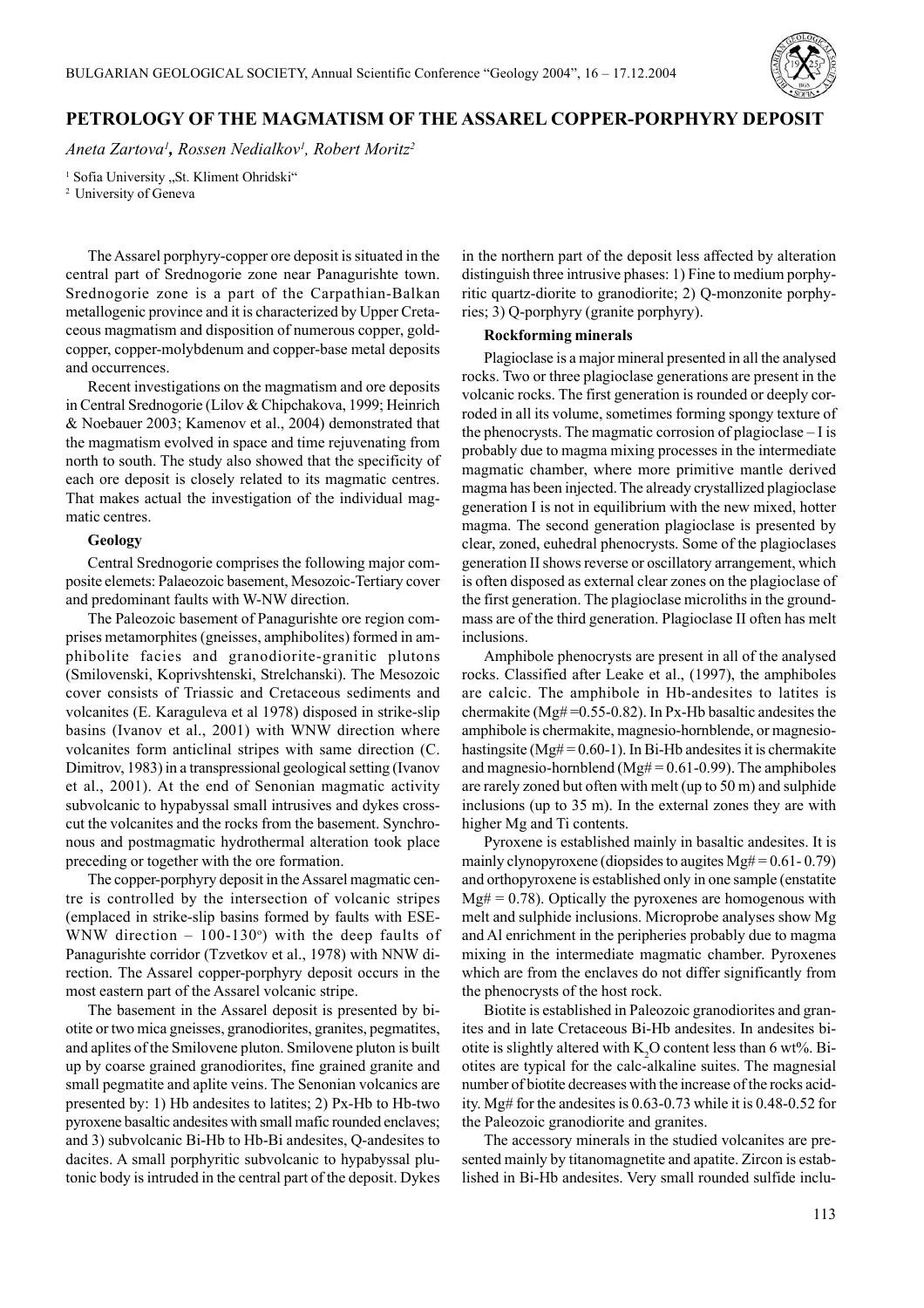sions (up to several tens of microns) with pyrothite and rarely chalcopyrite composition were established in the amphiboles and less in pyroxenes from Hb andesites, Px-Hb basaltic andesites and Bi andesites. This could be interpreted as a result of the high S potential of the magma.

#### **Petrology**

Petrologic investigations were carried on the volcanic and plutonic rocks from Assarel volcanic stripe and Assarel oremagmatic centre. The volcanic structures are practically not preserved and epiclastic rocks predominate in the volcanic stripe. Pyroclastic rocks and lava flows are rarely preserved. Subvolcanic bodies, dikes, and necks are relatively well preserved and their concentration in some places gives the possibility to locate the volcanic centres and to follow the magmatic evolution. The succession of the magmatic event is as follows: 1) Firstly Hb andesites to latites have been formed, which are presented by epiclastic rocks and rare lava flows and pyroclastic rocks. These rocks build up the major part of the Assarel volcanic stripe; 2) the second volcanic event is related to the formation of several necks with isometric or oval form in cross section, and column bodies of clinopyroxene-amphibole to amphibole two pyroxenes basaltic andesites with small mafic rounded enclaves. Rare pyroclastic rocks (psammitic tuffs), dikes, and epiclastic rocks are distinguished as well. The small mafic enclaves which are evidence for magma mixing consist mainly of euhedral clinopyroxene and hornblende and plagioclase (andesine – labradorite) in smaller quantities, with rare presence of small biotite crystals. 3) The third volcanic event is related to the formation of subvolcanic bodies (isometric or elongated in WNW direction) of biotite-amphibole to amphibole-biotite andesites and quartz-andesites to dacites.

The existing magmatic series were deduced from the  $K_2O$  $-$  SiO<sub>2</sub> diagram of Peccerillo & Taylor (1976). The volcanic rocks plot in the fields of the calc-alkaline (CA), high-potassium calc-alkaline (HKCA) to shoshonitic (Sh) series (amphibole andesites to latites plot in the CA, HKCA and the Sh series; the amphibole-pyroxene basaltic andesites plot in the CA and HKCA series; the biotite-amphibole andesites plot in the HKCA and the Sh series; dacites plot in the CA and the HKCA series). Porphyritic intrusive rocks plot in the HKCA

#### **References**

- Blundy, J.B., T.I. Holland. 1990. Calcic amphibole equilibria and a new amphibole-plagioclase geothermometer. Contrib. Mineral. Petrol., 104, 208-224
- Dimitrov, C. 1983. Senonian initial volcanic rocks south of Panagurishte and Strelca, Bulgaria. Rev. Bulg., Geol., Soc., vol. 44, 2, 95 - 128.
- Heinrich, CA., F. Neubauer. 2002. Cu-Au-Pb-Zn-Ag metallogeny of the Alpine-Balkan-Carpathian-Dinaride geodynamic province. Mineralium Deposita, 37, 533-540.
- Ivanov, Zh., B. Henry, D. Dimov, N. Georgiev, D. Yordanova, & N. Yordanova. 2001. New model for Upper Cretaceous magma emplacement in the south western parts of Central Srednogorie – petrostructural and AMS data. Romanian J. Mineral Deposits, 79, ABCD-GEODE 2001, Romania, Abstract volume, 60-61.
- 114 Kamenov, B., Y. Yanev, R. Nedialkov, R. Moritz, I. Peycheva, A. von Quadt, S. Stoykov, A. Zartova. 2004. An across-arc

series.

The content of the alkaline oxides increases through the magmatic evolution whilst the TiO<sub>2</sub>,  $\text{Al}_2\text{O}_3$ , FeO, Fe<sub>2</sub>O<sub>3</sub>, MgO and CaO contents decrease. Trace elements behaviour show decreasing of Co, Ni, Li, Sc, V, Ga, Y, Zr, Nd, Y content and increase of Rb and Th content during the magmatic evolution. The content of Pb, Zn, Cu, Cr, Ba, As, La, Ce, Nb, and Hf is relatively constant but Cu demonstrates a slight upward inflexion at the end of the evolution process.

The hondrite-normalized distribution patterns of REE for (a) Hb andesites and latites  $(La_n/Yb_n = 6.8)$ , (b) Px-Hb basaltic andesites  $(La_n/Yb_n = 7.4 - 8.7)$ , (c) Bi-Hb andesites  $(La_n/$  $Yb_n = 9.8 - 10.2$ ), and (d) porphyritic intrusive rocks (La<sub>n</sub><sup>1</sup>)  $Yb_n = 14.2$ ) are characterized by a slope from light to heavy REE (enrichment in light REE), lack of negative Eu anomaly and a successive increase of the  $La_n/Yb_n$  ratio during the magmatic evolution. That could be explained with fractionation of pyroxenes and amphiboles during the magmatic evolution and without the participation of plagioclase in the fractionation.

The hondrite-normalized distribution patterns of REE for the Paleozoic granodiorites are characterized with a slightly negative Eu anomaly and a relatively higher REE content compared to the Senonian magmatic rocks from Assarel.

Discrimination diagrams of the series  $Nb - Zr - Y$  for the basaltic andesites (after Meshede, 1986) and Rb - Y+Nb (after Pearce et al, 1984) for the porphyritic late Cretaceous granitoides, indicate a volcanic arc tectonic setting for this magmatism.

The pressure in the crystallization process was estimated with the amphibole geobarometer of Johnson & Rutherford (1987) as 4 – 5 kbars for Hb andesites, latites and Hb-Bi andesites, and  $6 - 7$  kbars for basaltic andesites. Pressure estimation after the Schmidt (1992) geobarometer for the Pz granodiorite is 4.5 – 6 kbars. Crystallization temperatures determined with the Blundy and Holland (1990) geothermometer based on the equilibrium between Hb and Pl are in the range of: 790-940°C for Hb andesites and latites, 780-910°C for basaltic andesites, 730-810°C for the Hb-Bi andesites and 760°C for the Palaeozoic granodiorites.

petrological transect trough the Central Srednogorie late Cretaceous Magmatic centers in Bulgaria. (in press in this volume).

- Karagjuleva, J., V. Kostadinov, Tz. Tzankov, P. Gochev. 1974. Composition of the Panagurishte strip east from the Topolnitza river. - Rev., Geol. Inst. of Bulg. Acad. Sci., ser. Geotect., 23, 231 - 301. (in Bulgarian).
- Johnson, M.C. and M.J. Rutherford. 1989 Experimental calibration of aluminium-in amphibole geobarometer with application to Long Valley caldera (California) volcanic rocks. Geology, 17, 17, 837-841.
- Leake, B.E., A.R. Woolley, C.E.S. Arps, W.D. Birch, M.C. Gilbert, J.D. Grice, F.C. Hawthorn, A. Kato, H.I. Kish, V.G. Krivovichev, K. Linthout, J. Laird, J. Mandarino, W.V. Maresch, E.H. Nickel, N.M.S. Rock, J.C. Schumacher, D.C. Smith, N.C.N. Stephenson, L. Ungaretti, E.J.W. Whittaker, G. Youzhi. 1997. Nomenclature